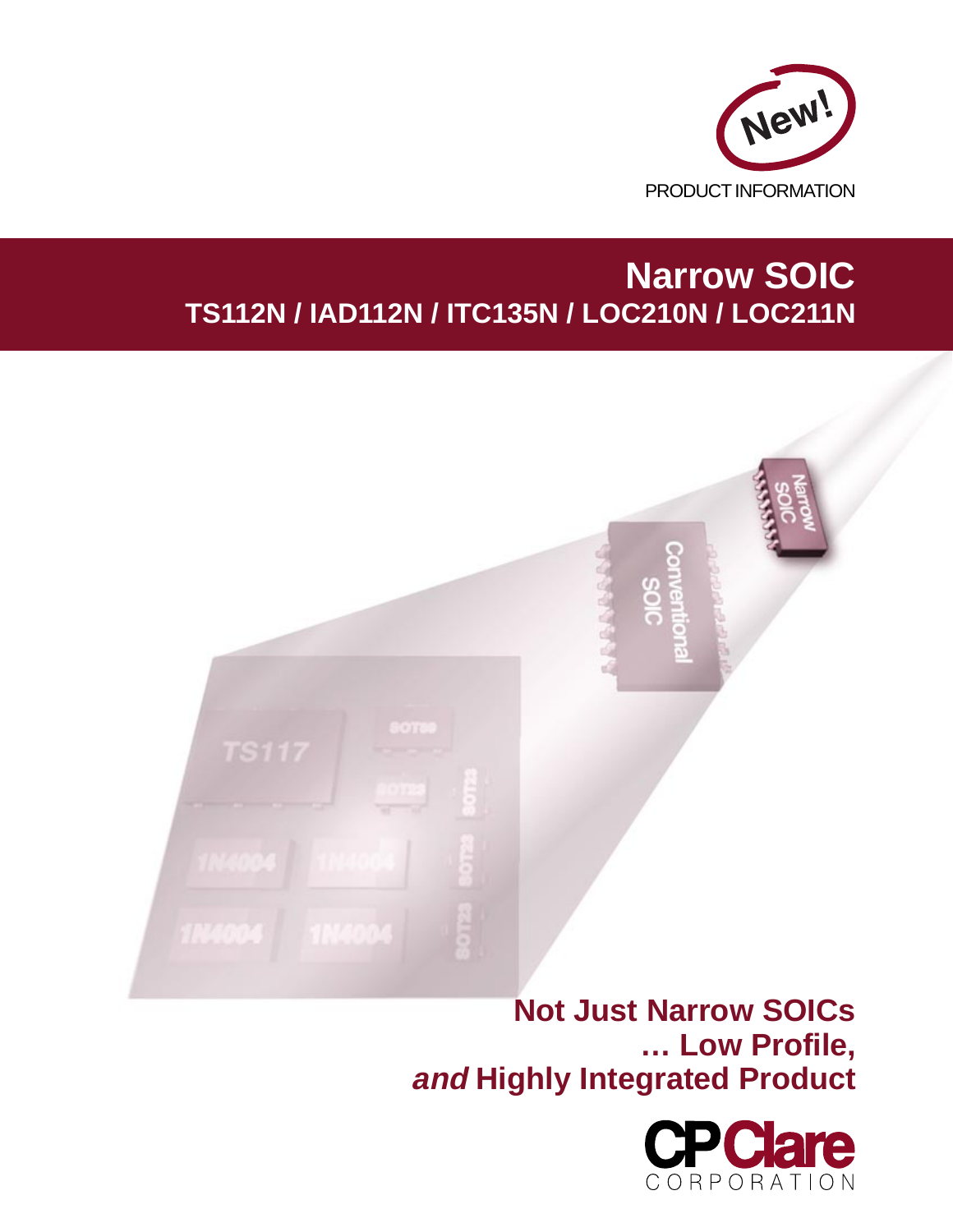

# **SOIC Narrow Package Reduces Package Width 40% Over Conventional SOIC Packages**

CP Clare Corporation has taken advantage of new, innovative, packaging technology to introduce some of our most popular products in a new SOIC Narrow package. The new SOIC Narrow package features our Over/Under architecture, which reduces package width by 40% over conventional SOIC packages.

These new SOIC Narrow device packages are ideal for designs where PCB space savings are critical, such as PCMCIA applications. By initially introducing some of our most highly integrated products in this new package,

designers can take advantage of this significant space savings with proven products in switching applications in the Data Communications, Telecommunications, Security, Metering, Instrumentation, Aerospace, and Industrial Control Industries.

The specifications for each of these products in the new SOIC Narrow package are provided on the following pages. For samples, please contact your local CP Clare Sales Representative.

## **A New Narrow Width Provides:**

## **The Same Low Profile Utilizing CP Clare's Innovative Over/Under Architecture…**



## **…and the Same High Levels of Product Integration**

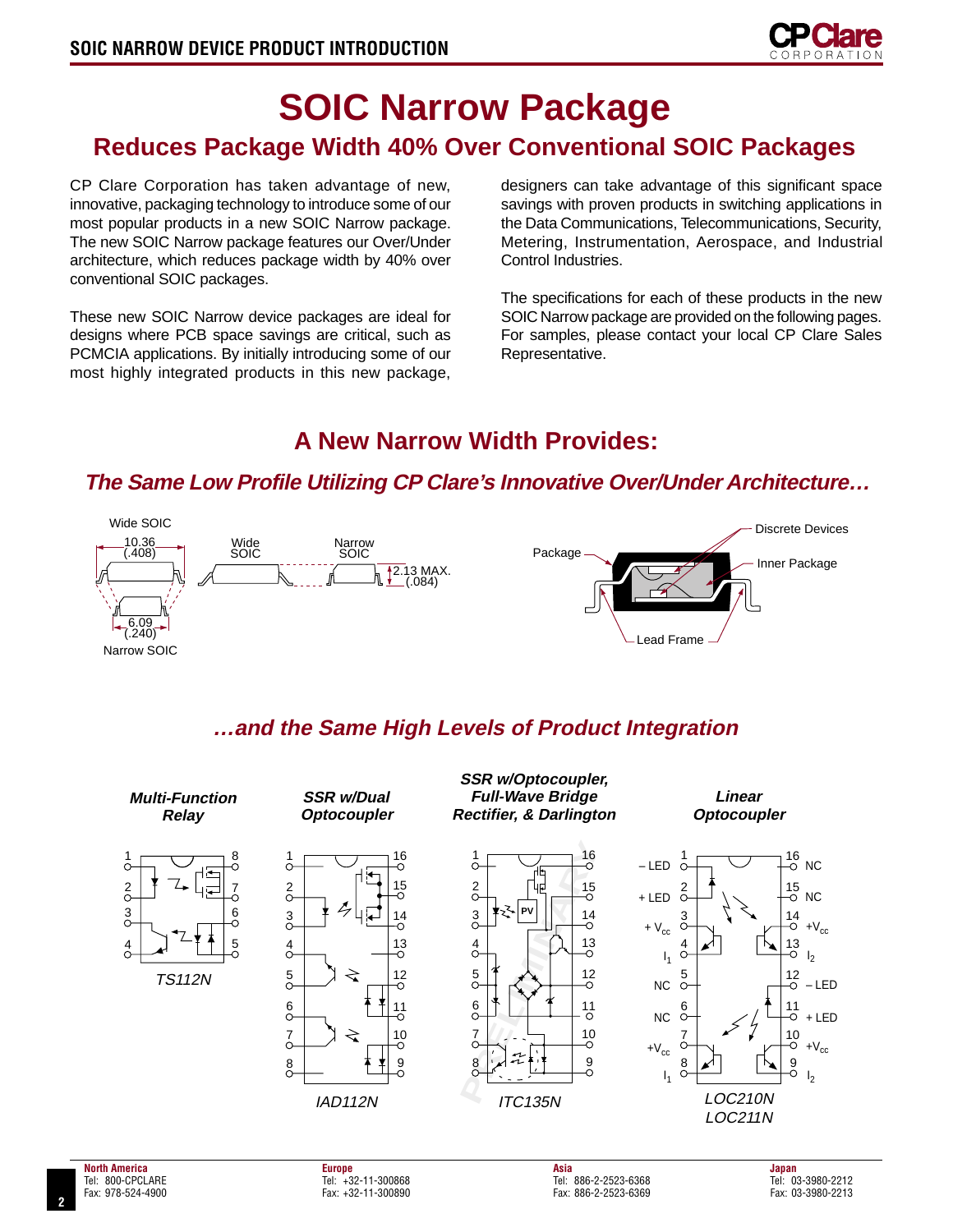

# **TS112N / IAD112N / ITC135N\* Multifunction Solid State Integrated Switches**



- AC/DC Switching
- $\blacksquare$  1500 $V_{RMS}$  I/O Isolation
- Optically Isolated I/O
- Two Current Detectors
- One Optocoupled Relay
- Bidirectional Current Sensing
- Bidirectional Current Switching
- FCC Compatible
- No EMI/RFI Generation
- Machine Insertable
- Wave Solderable
- One Current Detector
- Full-Wave Bridge Rectifier
- Darlington Transistor
- Three Zener Diodes

## **APPROVALS**

- UL Pending
- C-UL Pending

**DESCRIPTION**

CP Clare's TS112N/IAD112N/ITC135N integrated switches provide optimal function density for tip/ring interface circuits. The TS112N incorporates a 1-Form-A solid state relay and a bidirectional optocoupler. The IAD112N incorporates a 1-Form-A relay and two (2) bidirectional optocouplers. The ITC135N incorporates a 1-Form-A solid state relay, a full-wave bridge rectifier, Darlington transistor, optocoupler current detector, and three (3) Zener diodes for transient protection. Aside from the obvious advantage of board space savings, these devices offer significant cost savings by eliminating many discrete components. Input/output isolation is  $1500V_{PMS}$ .

## **APPLICATIONS**

- Telecom Switching
- Tip/Ring Circuits
- Modem Switching
	- Laptop
	- Pocket Size
- Notebook ■ PCMCIA
- Hookswitch
- Dial Pulsing
- Ground Start
- Ringer Injection
- Loop Detect
- Ring Detect
- Data/Fax Modem
- Voicemail Systems
- Telephone Handsets
- Computer Telephone Integration
- Cable TV Modems

## **FEATURES RATINGS (@ 25**°**C)**

| <b>Parameter</b>                            | Min   | Typ | Max              | <b>Units</b> |
|---------------------------------------------|-------|-----|------------------|--------------|
| Input Power Dissipation                     |       |     | 150 <sup>1</sup> | mW           |
| <b>Input Control Current</b><br>Peak (10ms) |       |     | 50               | mA<br>A      |
| Reverse Input Voltage                       |       |     | 5                | V            |
| <b>Total Power Dissipation</b>              |       |     | 800 <sup>2</sup> | mW           |
| Capacitance<br>Input to Output              |       | 3   |                  | рF           |
| <b>Isolation Voltage</b><br>Input to Output | 1500  |     |                  | $V_{RMS}$    |
| <b>Operational Temperature</b>              | -40   |     | $+85$            | °C           |
| Storage Temperature                         | $-40$ |     | $+125$           | ۴C           |
| Soldering Temperature<br>(10 Seconds Max.)  |       |     | $+220$           | °C           |

Derate Linearly 1.33 mW/°C

2 Derate Linearly 1.67 mW/˚C \* Specification still in preliminary stage

| C-UL Pending<br>XXX N<br>TR<br><b>XX XXX</b><br>ſS.<br><u>ΙR</u><br>$\mathbf N$<br>Tape & Reel<br>Integrated $-$<br>Tape & Reel<br>Telecom·<br>Product<br>Switch<br>$AD = 1$ -Form-A w/(2) Optocouplers $-$<br>Narrow<br>Narrow<br>$TC = Telecom Circuit$<br>Electrical<br>Characteristics<br>Electrical<br>Characteristics | UL Pending | <b>TS112N</b> | <b>IAD112N / ITC135N</b> |  |
|-----------------------------------------------------------------------------------------------------------------------------------------------------------------------------------------------------------------------------------------------------------------------------------------------------------------------------|------------|---------------|--------------------------|--|
|                                                                                                                                                                                                                                                                                                                             |            |               |                          |  |

**ORDERING INFORMATION**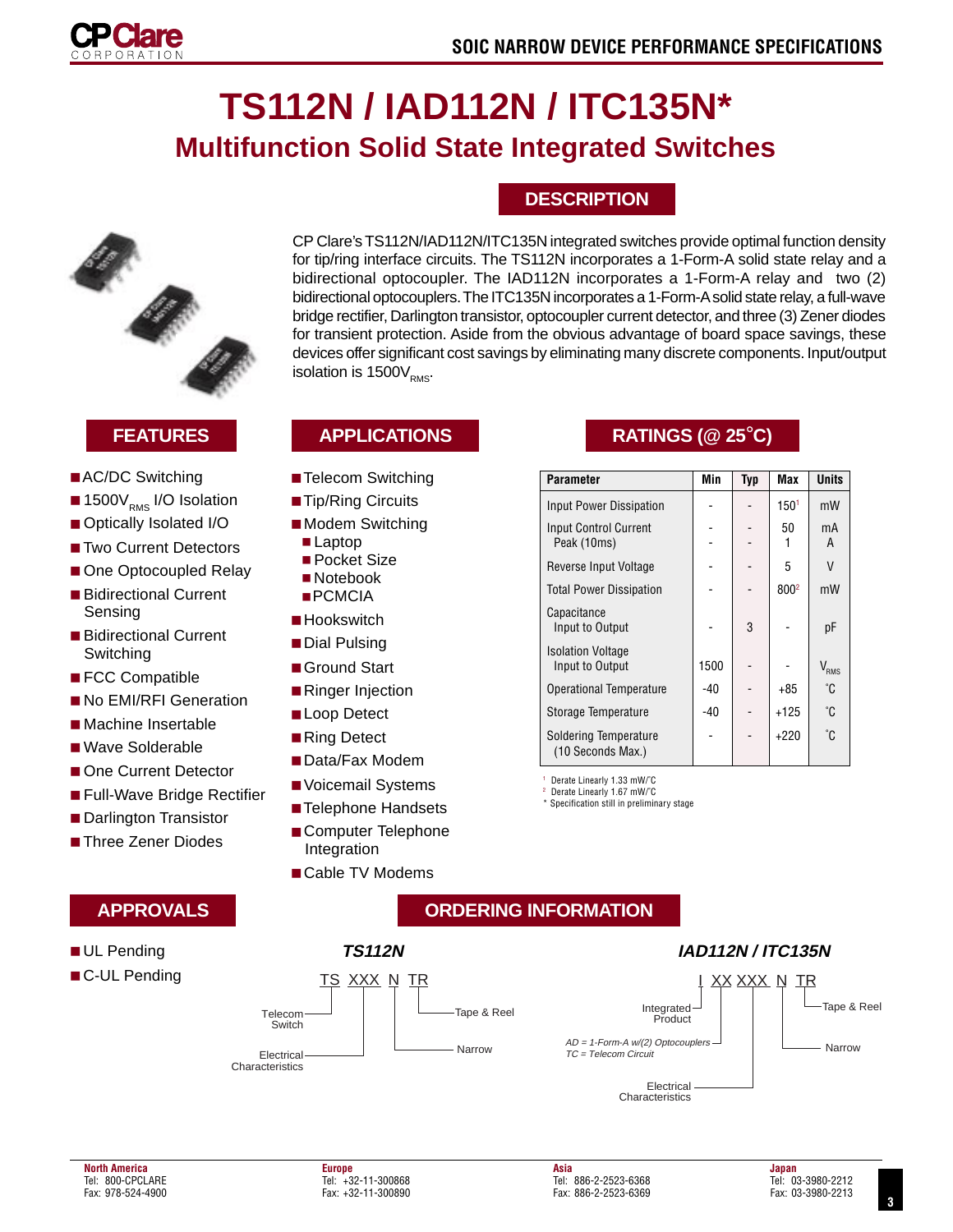## **SOIC NARROW DEVICE PERFORMANCE SPECIFICATIONS**



| <b>Specifications</b>                                              |                                                           |                                     |                                            | <b>TS112N</b>                              |                          |                          | <b>IAD112N</b>           |                          |                                            | <b>ITC135N</b>                                       |                          |               |
|--------------------------------------------------------------------|-----------------------------------------------------------|-------------------------------------|--------------------------------------------|--------------------------------------------|--------------------------|--------------------------|--------------------------|--------------------------|--------------------------------------------|------------------------------------------------------|--------------------------|---------------|
| <b>PARAMETERS</b>                                                  | <b>CONDITIONS</b>                                         | <b>SYMBOL</b>                       | <b>MIN</b>                                 | <b>TYP</b>                                 | <b>MAX</b>               | <b>MIN</b>               | <b>TYP</b>               | <b>MAX</b>               | <b>MIN</b>                                 | <b>TYP</b>                                           | <b>MAX</b>               | <b>UNITS</b>  |
| <b>Relay Portion</b><br><b>Output Characteristics</b><br>@ 25°C    |                                                           |                                     |                                            |                                            |                          |                          |                          |                          |                                            |                                                      |                          |               |
| Load Voltage, DC or Peak AC                                        |                                                           | $V_{L}$                             |                                            | $\overline{\phantom{a}}$                   | 350                      |                          | $\overline{\phantom{a}}$ | 350                      | $\overline{\phantom{a}}$                   | $\overline{\phantom{a}}$                             | 350                      | V             |
| Load Current (Continuous)                                          |                                                           | I <sub>L</sub>                      | $\blacksquare$                             | $\blacksquare$                             | 120                      |                          | $\overline{\phantom{a}}$ | 120                      | $\overline{\phantom{a}}$                   | $\overline{\phantom{a}}$                             | 120                      | mA            |
| Peak Load Current                                                  | 10ms                                                      | $I_{LR}$                            | $\blacksquare$                             | $\Box$                                     | 350                      |                          | $\overline{\phantom{a}}$ | 350                      | $\blacksquare$                             | $\overline{\phantom{a}}$                             | '350                     | mA            |
| On-Resistance                                                      | $I1=120mA$                                                | $R_{on}$                            | $\overline{\phantom{a}}$                   | $\overline{\phantom{a}}$                   | 20                       |                          | $\overline{\phantom{a}}$ | 20                       | $\overline{\phantom{a}}$                   | $\overline{\phantom{a}}$                             | 15                       | $\Omega$      |
| Off-State Leakage Current                                          | $V_1 = 350$ , T <sub>J</sub> =25°C                        | LEAK                                |                                            | $\overline{\phantom{a}}$                   | 1                        |                          |                          | 1                        |                                            |                                                      | 1                        | μA            |
| <b>Switching Speeds</b>                                            |                                                           |                                     |                                            |                                            |                          |                          |                          |                          |                                            |                                                      | $\overline{3}$           |               |
| Turn-On<br>Turn-Off                                                | $I_F = 5mA, V_1 = 10V$                                    | $T_{on}$                            |                                            | $\overline{\phantom{a}}$                   | 3<br>3                   |                          | $\overline{\phantom{a}}$ | 3<br>3                   | $\overline{\phantom{a}}$                   |                                                      |                          | ms            |
| Output Capacitance                                                 | $I_{F} = 5mA, V_{1} = 10V$<br>50V, f=1MHz                 | $T_{_{\mathrm{OFF}}}$               | $\blacksquare$<br>$\overline{\phantom{a}}$ | $\overline{a}$<br>25                       |                          |                          | 25                       | $\overline{\phantom{a}}$ | $\overline{\phantom{a}}$<br>$\blacksquare$ | 25                                                   | 3                        | ms<br>pF      |
| <b>Relay Portion</b><br><b>Input Characteristics</b><br>@ 25°C     |                                                           | $\text{C}_{\text{OUT}}$             |                                            |                                            |                          |                          |                          |                          |                                            |                                                      |                          |               |
| Input Control Current                                              | $I_{1} = 120mA$                                           | ı,                                  | 5                                          | $\overline{\phantom{a}}$                   | 50                       | 5                        | $\overline{\phantom{a}}$ | 50                       | 5                                          | $\overline{\phantom{a}}$                             | 50                       | mA            |
| <b>Input Dropout Current</b>                                       |                                                           |                                     | 0.4                                        | 0.7                                        | $\blacksquare$           | 0.4                      | 0.7                      | $\overline{\phantom{a}}$ | 0.4                                        | 0.7                                                  |                          | mA            |
| Input Voltage Drop                                                 | $I_c = 5mA$                                               | $V_F$                               | 0.9                                        | 1.2                                        | 1.4                      | 0.9                      | 1.2                      | 1.4                      | 0.9                                        | 1.2                                                  | 1.4                      | V             |
| Reverse Input Voltage                                              |                                                           | $V_R$                               |                                            | $\overline{\phantom{a}}$<br>$\frac{1}{2}$  | 5                        |                          | $\blacksquare$           | 5                        | $\blacksquare$                             |                                                      | 5                        | V             |
| Reverse Input Current                                              | $V_{\rm B} = 5V$                                          | 'R                                  |                                            |                                            | 10                       |                          |                          | 10                       |                                            |                                                      | 10                       | μA            |
| <b>Detector Portion</b><br><b>Output Characteristics</b><br>@ 25°C |                                                           |                                     |                                            |                                            |                          |                          |                          |                          |                                            |                                                      |                          |               |
| Phototransistor Blocking<br>Voltage                                | $I_c = 10 \mu A$                                          | BV <sub>CFO</sub>                   | 20                                         | 50                                         | $\overline{\phantom{a}}$ | 20                       | 50                       | $\overline{\phantom{a}}$ | 20                                         | 50                                                   |                          | $\vee$        |
| <b>Phototransistor Dark Current</b>                                | $V_{CF}$ =5V, I <sub>F</sub> =0mA                         | $\mathsf{I}_{\mathsf{CEO}}$         | $\overline{\phantom{a}}$                   | 50                                         | 500                      | $\blacksquare$           | 50                       | 500                      |                                            | 50                                                   | 500                      | пA            |
| <b>Saturation Voltage</b>                                          | $I_c$ =2mA, $I_r$ =16mA                                   | $V_{\text{SAT}}$                    | $\overline{\phantom{a}}$                   | 0.3                                        | 0.5                      | $\overline{\phantom{a}}$ | 0.3                      | 0.5                      | $\overline{\phantom{a}}$                   | 0.3                                                  | 0.5                      | $\vee$        |
| <b>Current Transfer Ratio</b>                                      | $I_F = 6mA, V_{CE} = 0.5V$                                | <b>CTR</b>                          | 33                                         | 200                                        | $\blacksquare$           | 33                       | 200                      |                          | 33                                         | 200                                                  | $\overline{\phantom{0}}$ | $\frac{0}{0}$ |
| <b>Detector Portion</b><br><b>Input Characteristics</b><br>@ 25°C  |                                                           |                                     |                                            |                                            |                          |                          |                          |                          |                                            |                                                      |                          |               |
| <b>Input Control Current</b>                                       | $I_c = 2mA, V_{cF} = 0.5V$                                | I <sub>F</sub>                      | 6                                          | $\overline{c}$                             | 100                      | 6                        | 2                        | 100                      | 6                                          | $\sqrt{2}$                                           | 100                      | mA            |
| Input Voltage Drop                                                 | $I_F = 5mA$                                               | $V_F$                               | 0.9                                        | 1.2                                        | 1.4                      | 0.9                      | 1.2                      | 1.4                      | 0.9                                        | 1.2                                                  | 1.4                      | V             |
| <b>Input Current</b><br>(Detector must be off)                     | $I_c = 1 \mu A$ , $V_{ce} = 5V$                           | I <sub>F</sub>                      | 5                                          | 25                                         |                          | 5                        | 25                       |                          | 5                                          | 25                                                   |                          | μA            |
| <b>Bridge Rectifier Electrical</b><br>Ratings @ 25°C               |                                                           |                                     |                                            |                                            |                          |                          |                          |                          |                                            |                                                      |                          |               |
| Reverse Voltage                                                    |                                                           | $\mathsf{V}_{\mathsf{R}\mathsf{D}}$ |                                            | $\overline{\phantom{a}}$                   |                          |                          |                          |                          |                                            |                                                      | 100                      | $\mathsf{V}$  |
| Forward Drop Voltage                                               | $I_{FD} = 120mA$                                          | $V_{FD}$                            |                                            | $\overline{a}$                             |                          |                          |                          |                          |                                            |                                                      | 1.5                      | V             |
| Reverse Leakage Current                                            | $T_{J} = 25^{\circ}C, V_{R} = 100V$<br>$T = 85^{\circ}$ C | $I_{RD}$                            |                                            | $\overline{\phantom{a}}$<br>$\blacksquare$ |                          |                          |                          |                          |                                            | $\overline{\phantom{a}}$<br>$\overline{\phantom{a}}$ | 10<br>50                 | μA<br>μA      |
| Forward Current (Continuous)                                       |                                                           | $I_{FD}$                            |                                            | $\overline{a}$                             |                          |                          |                          |                          |                                            |                                                      | 140                      | mA            |
| Forward Current (Peak)                                             | $t = 10ms$                                                | $I_{FD}$                            | $\overline{a}$                             | $\overline{\phantom{a}}$                   |                          |                          |                          |                          |                                            |                                                      | 0.5                      | A             |
|                                                                    |                                                           |                                     |                                            |                                            |                          |                          |                          |                          |                                            |                                                      |                          |               |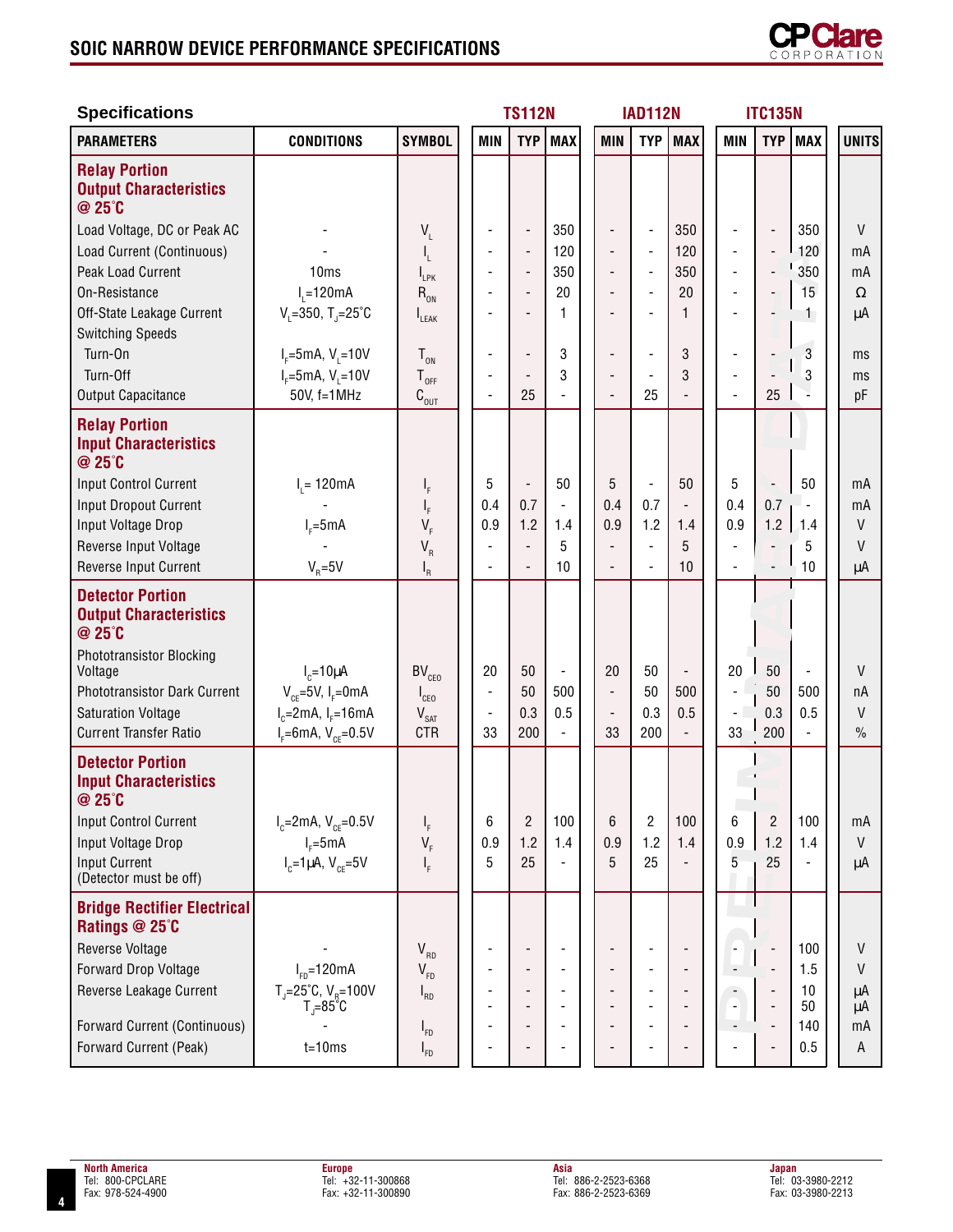

| <b>Specifications</b>                               |                                                                           |                         |                               | <b>TS112N</b>            |                          |            | <b>IAD112N</b>           |            |            | <b>ITC135N</b> |            |              |
|-----------------------------------------------------|---------------------------------------------------------------------------|-------------------------|-------------------------------|--------------------------|--------------------------|------------|--------------------------|------------|------------|----------------|------------|--------------|
| <b>PARAMETERS</b>                                   | <b>CONDITIONS</b>                                                         | <b>SYMBOL</b>           | <b>MIN</b>                    | <b>TYP</b>               | <b>MAX</b>               | <b>MIN</b> | <b>TYP</b>               | <b>MAX</b> | <b>MIN</b> | <b>TYP</b>     | <b>MAX</b> | <b>UNITS</b> |
| <b>Darlington Electrical</b><br>Ratings $@$ 25 $°C$ |                                                                           |                         |                               |                          |                          |            |                          |            |            |                |            |              |
| <b>Collector-Emitter Voltage</b>                    | $I_c = 10$ mA DC, $I_R = 0$                                               | $V_{CEO}$               |                               |                          | $\overline{\phantom{a}}$ |            |                          |            | 40         |                |            | V            |
| <b>Collector-Current Continuous</b>                 | $V_c = 3.5V$                                                              | $\mathsf{I}_\mathsf{C}$ |                               |                          | $\overline{\phantom{a}}$ |            | $\overline{\phantom{a}}$ |            |            |                | 120        | mA           |
| Power Dissipation @ 25°C                            |                                                                           | $P_{d}$                 |                               |                          |                          |            |                          |            |            |                | 500        | mW           |
| Off-State Collector Emitter<br>Leakage Current      | $V_{CF} = 10V$ ; $I_R = 0$ mA                                             | $I_{CFX}$               |                               |                          |                          |            |                          |            |            |                | 1.         | μA           |
| DC Current Gain                                     | $V_{\text{ce}}$ =120mA,<br>$V_{\text{ce}}$ =10VDC                         | $h_{FF}$                |                               |                          | $\blacksquare$           |            | $\overline{\phantom{a}}$ |            | 10,000     |                |            |              |
| <b>Saturation Voltage</b>                           | $I_c = 120mA$                                                             | $V_{CE(SAT)}$           | ٠                             | $\overline{\phantom{0}}$ | $\overline{\phantom{a}}$ |            | ٠                        |            |            |                | 1.5        | V            |
| <b>Total Harmonic Distortion</b>                    | $f_{0}$ =300Hz $\omega$ -10dBm<br>$I_c = 40mA$                            |                         |                               |                          |                          |            |                          |            |            |                | $-80$      | dB           |
| <b>Zener Characteristics</b><br>$@25^\circ C$       |                                                                           |                         |                               |                          |                          |            |                          |            |            |                |            |              |
| Zener Voltage                                       | I <sub>zt</sub> =20mA; Pins 4-5, 6-5<br>T <sub>zt</sub> =20mA; Pins 12-11 | $V_z$<br>$V_z^2$        | -<br>$\overline{\phantom{0}}$ |                          | $\overline{\phantom{a}}$ |            | $\overline{\phantom{a}}$ |            |            | 4.3<br>15      |            |              |
| Input to Output Capacitance                         |                                                                           | $C_{1/0}$               |                               | 3                        |                          |            | 3                        |            |            | 3              |            | PF           |
| Input to Output Isolation                           |                                                                           | $V_{I/O}$               | 1500                          | $\overline{\phantom{0}}$ | ٠                        | 1500       | $\overline{\phantom{a}}$ |            | 1500       |                |            | $V_{RMS}$    |

Note: Please refer to the performance curves in the 1997 CP Clare Databook: ITC135P — pages 270-272

## **PACKAGE PINOUT**

#### **TS112N**

1

 $rac{2}{\circ}$  $\frac{3}{5}$  $\sigma$ 

 $\frac{5}{\circ}$  $\frac{6}{0}$  $\frac{7}{\circ}$ 8



1. + LED - Relay Input 2. – LED - Relay Input 3. Collector - Phototransistor 4. Emitter - Phototransistor 5. +/– LED - Phototransistor 6. –/+ LED - Phototransistor 7. Output - Relay 8. Output - Relay

**PV**





- 15. Output Relay /+/– Bridge Input
- 16. Output Relay

 $\sigma$  $\frac{2}{5}$ 3  $\sigma$ 

 $\frac{5}{\circ}$ 

6  $\sigma$ 8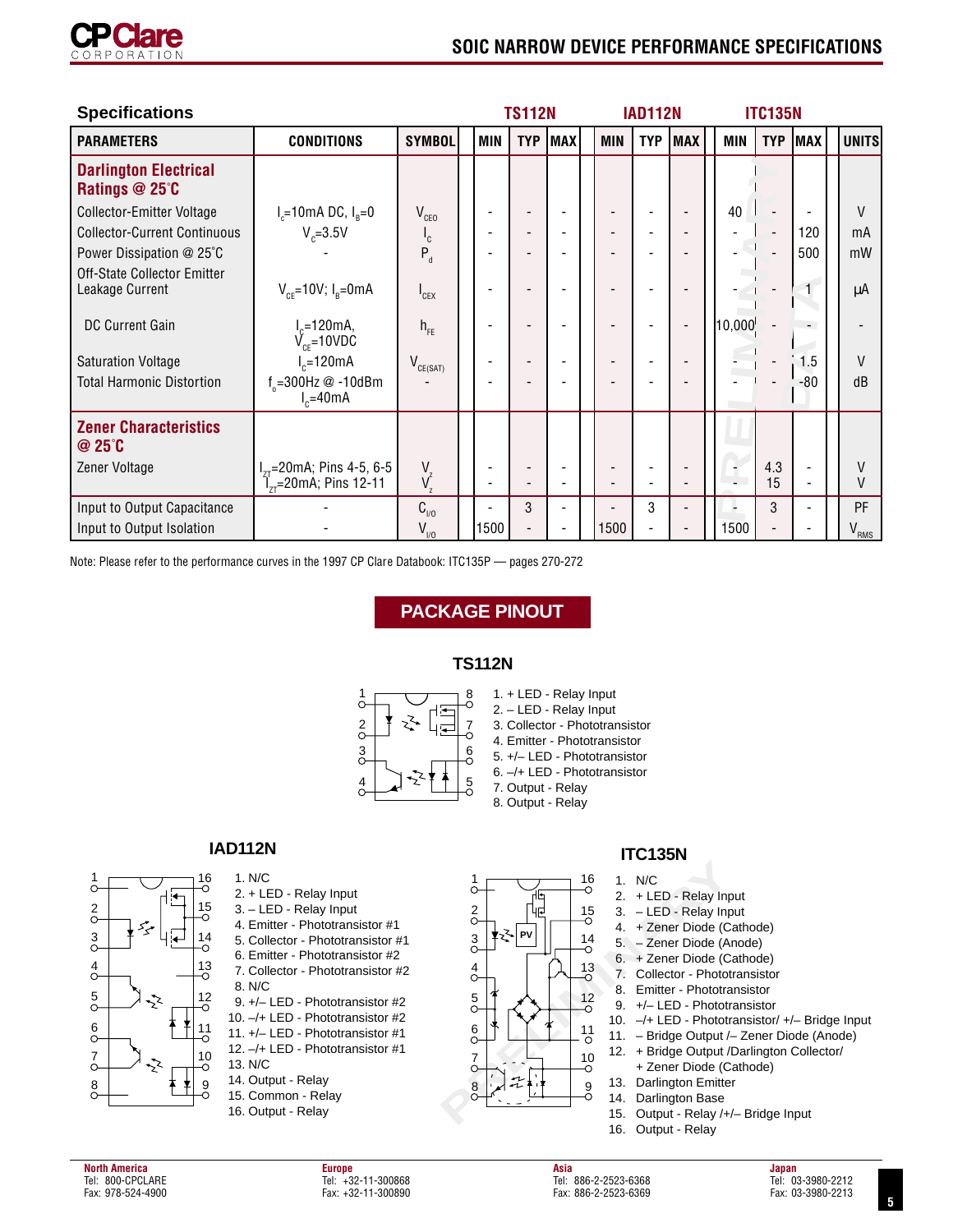

## **EXAMPLE CIRCUIT**

**TS112N**



## **TYPICAL DATA ACCESS ARRANGEMENT (DAA)**

**IAD112N**

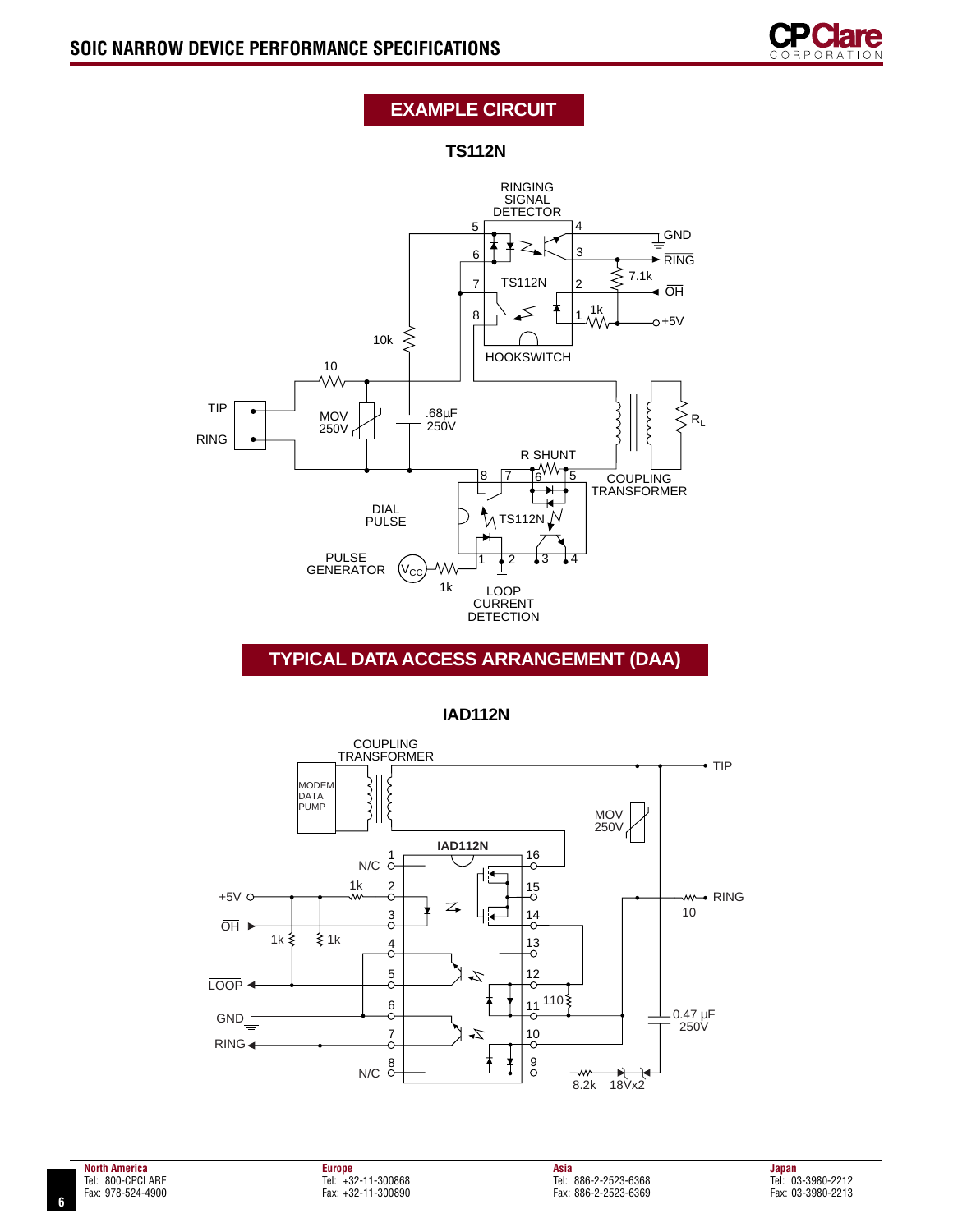

## **EXAMPLE CIRCUIT**

**ITC135N**





Note: Red lines represent ITC Circuitry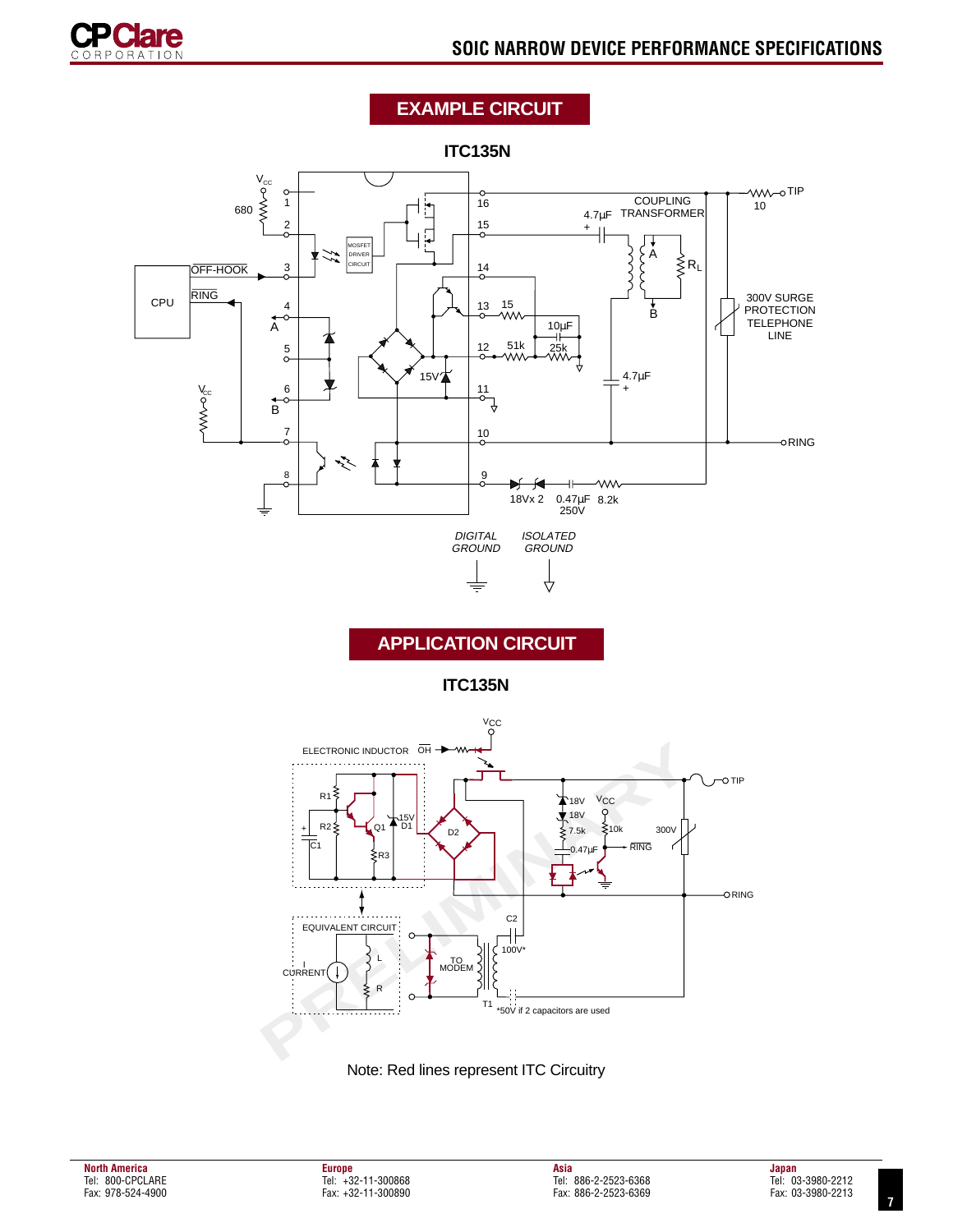

# **LOC210N / LOC211N Linear Optocouplers**

## **DESCRIPTION**

CP Clare's LOC210N and LOC211N each provide two independent linear optocouplers. Each optocoupler in the dual LOC210N and LOC211N packages feature an infrared LED



- Couples Analog & Digital Signals
- Wide Bandwidth (>200kHz)
- High Gain Stability
- THD 87dB Typical
- 0.01% Servo Linearity
- $\blacksquare$  1500 $V_{\rm rms}$  I/O Isolation
- Machine Insertable
- Wave Solderable

## **APPROVALS**

- UL Pending
- C-UL Pending
- BSI Pending

optically coupled with two phototransistors. One input phototransistor is used to generate the servo control signal that compensates for the non-linear time and temperature characteristics of the LED. The second phototransistor provides an output signal that is linear with respect to the servo LED current. The compensated optocouplers achieve a better than 0.01% servo linearity and greater than 200kHz bandwidth. The LOC210N and LOC211N dual optocouplers provide better than 87dB THD and 1500 $V_{PMS}$  input/output isolation.

- Modem Transformer Replacement With No Insertion Loss
- Digital Telephone Isolation
- Power Supply Feedback Voltage/Current
- Medical Sensor Isolation
- Audio Signal Interfacing
- Isolation of Process Control Transducers

## **FEATURES APPLICATIONS RATINGS (@ 25**°**C)**

| <b>Parameter</b>                            | Min   | Typ | Max              | <b>Units</b>  |
|---------------------------------------------|-------|-----|------------------|---------------|
| Input Power Dissipation                     |       |     | 150 <sup>1</sup> | mW            |
| <b>Input Control Current</b><br>Peak (10ms) |       |     | 100              | mA<br>A       |
| <b>Total Package Dissipation</b>            |       |     | 800 <sup>2</sup> | mW            |
| <b>Isolation Voltage</b><br>Input to Output | 1500  |     |                  | $V_{\rm RMS}$ |
| <b>Operational Temperature</b>              | $-40$ |     | $+85$            | °C            |
| Storage Temperature                         | -40   |     | $+125$           | °C            |
| Soldering Temperature<br>(10 Seconds Max)   |       |     | $+220$           | °C            |

1 Derate Linearly 1.33 mW/° C

2 Derate Linearly 1.67 mW/° C

## **ORDERING INFORMATION**

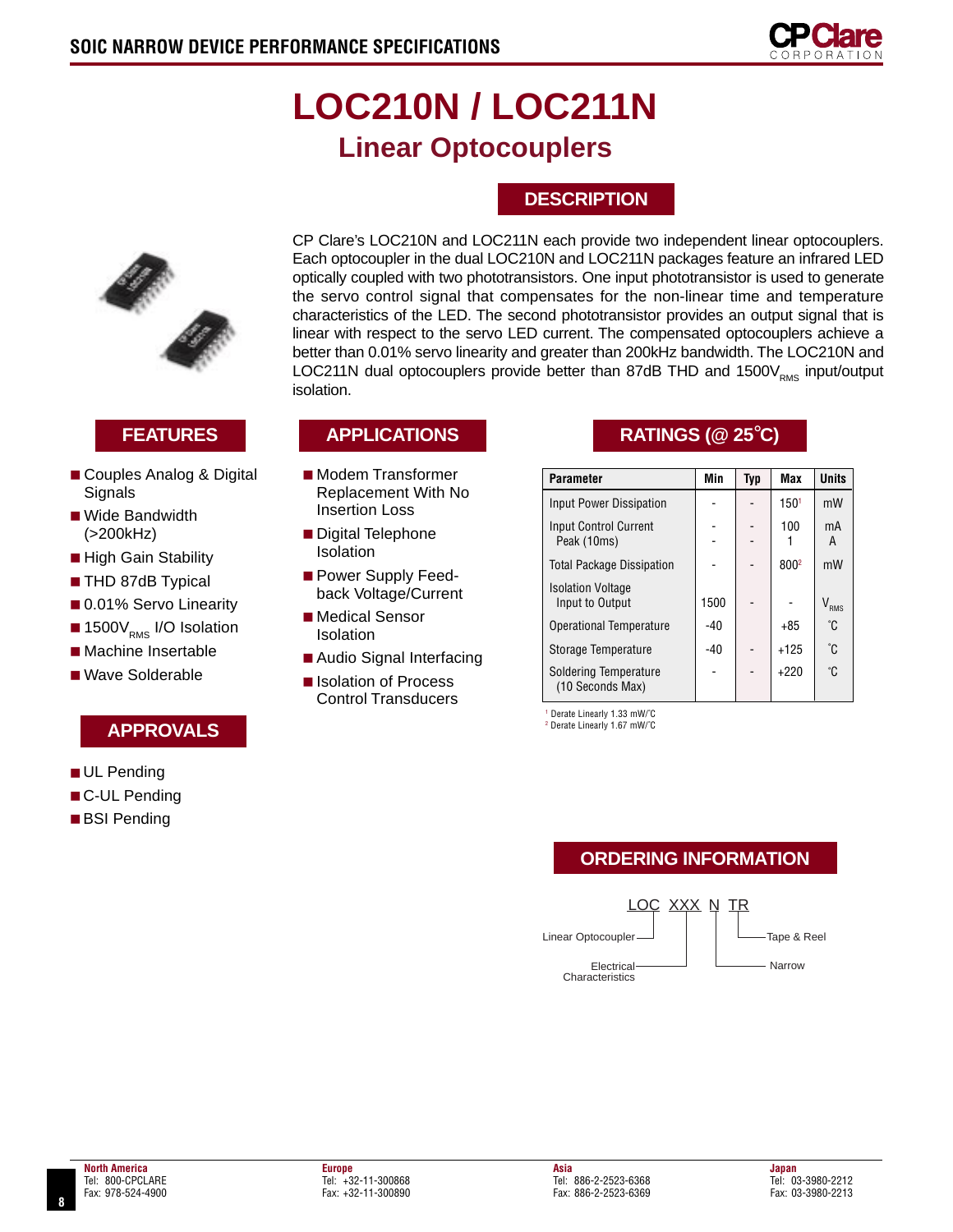

| <b>Specifications</b>                                     |                                                              |                           | <b>LOC210N</b>           |                 |                          |  |            | <b>LOC211N</b>           |            |  |                             |  |
|-----------------------------------------------------------|--------------------------------------------------------------|---------------------------|--------------------------|-----------------|--------------------------|--|------------|--------------------------|------------|--|-----------------------------|--|
| <b>PARAMETERS</b>                                         | <b>CONDITIONS</b>                                            | <b>SYMBOL</b>             | <b>MIN</b>               | <b>TYP</b>      | <b>MAX</b>               |  | <b>MIN</b> | <b>TYP</b>               | <b>MAX</b> |  | <b>UNITS</b>                |  |
| <b>Input Characteristics</b><br>$@$ 25 $°C$ <sup>1</sup>  |                                                              |                           |                          |                 |                          |  |            |                          |            |  |                             |  |
| LED Voltage Drop                                          | $I_c = 2 - 10mA$                                             | $V_F$                     | 0.9                      | 1.2             | 1.4                      |  | 0.9        | 1.2                      | 1.4        |  | $\vee$                      |  |
| Reverse LED Current                                       | $V_{\rm B} = 5V$                                             | $I_R$                     |                          |                 | 10                       |  |            |                          | 10         |  | μA                          |  |
| Reverse LED Voltage                                       |                                                              | $V_{R}$                   |                          |                 | 5                        |  |            | $\overline{\phantom{a}}$ | 5          |  | V                           |  |
| <b>Forward LED Current</b>                                |                                                              | ι ⊧                       |                          |                 | 100                      |  |            | $\overline{\phantom{a}}$ | 100        |  | mA                          |  |
| <b>Coupler/Detector</b><br><b>Characteristics @ 25°C1</b> |                                                              |                           |                          |                 |                          |  |            |                          |            |  |                             |  |
| Dark Current                                              | $I_F$ =0mA, $V_{cc}$ =15V                                    | $\mathsf{I}_{\mathsf{D}}$ |                          |                 | 25                       |  |            | $\mathbf{1}$             | 25         |  | nA                          |  |
| K1, Servo Gain $(I, / I_{F})$                             | $I_{\rm r}$ =2-10mA, V <sub>cc</sub> =15V                    | K <sub>1</sub>            | $0.004$ 1                | 0.007           | 0.030                    |  | 0.008      | $\blacksquare$           | 0.030      |  |                             |  |
| K2, Forward Gain $(I_2/I_1)$                              | $I_{r}$ =2-10mA, $V_{cc}$ =15V                               | K <sub>2</sub>            |                          | $0.004 - 0.007$ | 0.030                    |  | 0.006      | ÷,                       | 0.030      |  |                             |  |
| K3, Transfer Gain (K <sub>2</sub> /K <sub>1</sub> )       | $I_F$ =2-10mA, $V_{cc}$ =15V                                 | K <sub>3</sub>            | 0.733                    |                 | 1.072                    |  | 0.733      |                          | 1.072      |  |                             |  |
| ∆K3, Transfer Gain Linearity<br>(non-servoed)             | $I_c = 2 - 10$ mA                                            | $\Delta$ K3               |                          |                 | 1.0                      |  |            |                          | 1.0        |  | $\frac{0}{0}$               |  |
| K3 Temperature Coefficient                                | $I_{F} = 2 - 10 \text{ mA}, V_{\text{det}} = -5V$            | $\Delta$ K3/ $\Delta$ T   |                          | 0.005           | $\overline{\phantom{a}}$ |  |            | 0.005                    |            |  | $\frac{9}{6}$ / $\degree$ C |  |
| Common Mode Rejection Ratio                               | V=20V <sub>P-P</sub> , R <sub>1</sub> =2KΩ,<br>F=100Hz       | <b>CMRR</b>               |                          | 130             |                          |  |            | 130                      |            |  | dB                          |  |
| <b>Total Harmonic Distortion</b>                          | $F_0$ = 350Hz, 0dBm                                          | <b>THD</b>                | $-96$                    | $-87$           | $-80$                    |  | $-96$      | $-87$                    | $-80$      |  | dB                          |  |
| <b>Frequency Response</b>                                 | Photoconductive Operation BW(-3dB)<br>Photovoltaic Operation | $BW(-3dB)$                | ÷<br>٠                   | 200<br>40       |                          |  |            | 200<br>40                |            |  | kHz<br>kHz                  |  |
| Input to Output Capacitance                               |                                                              | $C_{1/0}$                 | $\overline{\phantom{a}}$ | 3               | $\overline{\phantom{a}}$ |  |            | 3                        |            |  | pF                          |  |
| Input to Output Isolation                                 |                                                              | $V_{I/O}$                 | 1500                     |                 |                          |  | 1500       |                          |            |  | $\rm V_{\rm RMS}$           |  |

1 All parameters above are for each optocoupler.

## **PART NUMBER INFORMATION**

The LOC210N and LOC211N are shipped in antistatic tubes (50 pieces each) or tape/reel (1,000 pieces each). Each container has only one bin combination which will be



### **Example: K3 Sorted Bins**

Bin 1 = 0.773 - 0.886

Bin  $2 = 0.887 - 1.072$ 

## M, or N in the lower right hand corner. Suffix representation is described in the "Bin Matrix."

branded on each part with the appropriate bin letter K, L,

## **Bin Matrix**

| Suffix | Bin                      |                    |  |  |  |  |  |  |  |  |
|--------|--------------------------|--------------------|--|--|--|--|--|--|--|--|
|        | Top pole                 | <b>Bottom Pole</b> |  |  |  |  |  |  |  |  |
|        | Optocoupler*             | Optocoupler**      |  |  |  |  |  |  |  |  |
| Κ      |                          |                    |  |  |  |  |  |  |  |  |
|        |                          | 2                  |  |  |  |  |  |  |  |  |
| М      | 2                        |                    |  |  |  |  |  |  |  |  |
| N      | $\overline{\phantom{0}}$ | .                  |  |  |  |  |  |  |  |  |

\* Top Pole Optocoupler: Pins 1, 2, 3, 4, 13, and 14. \*\* Bottom Pole Optocoupler: Pins 7 through 12.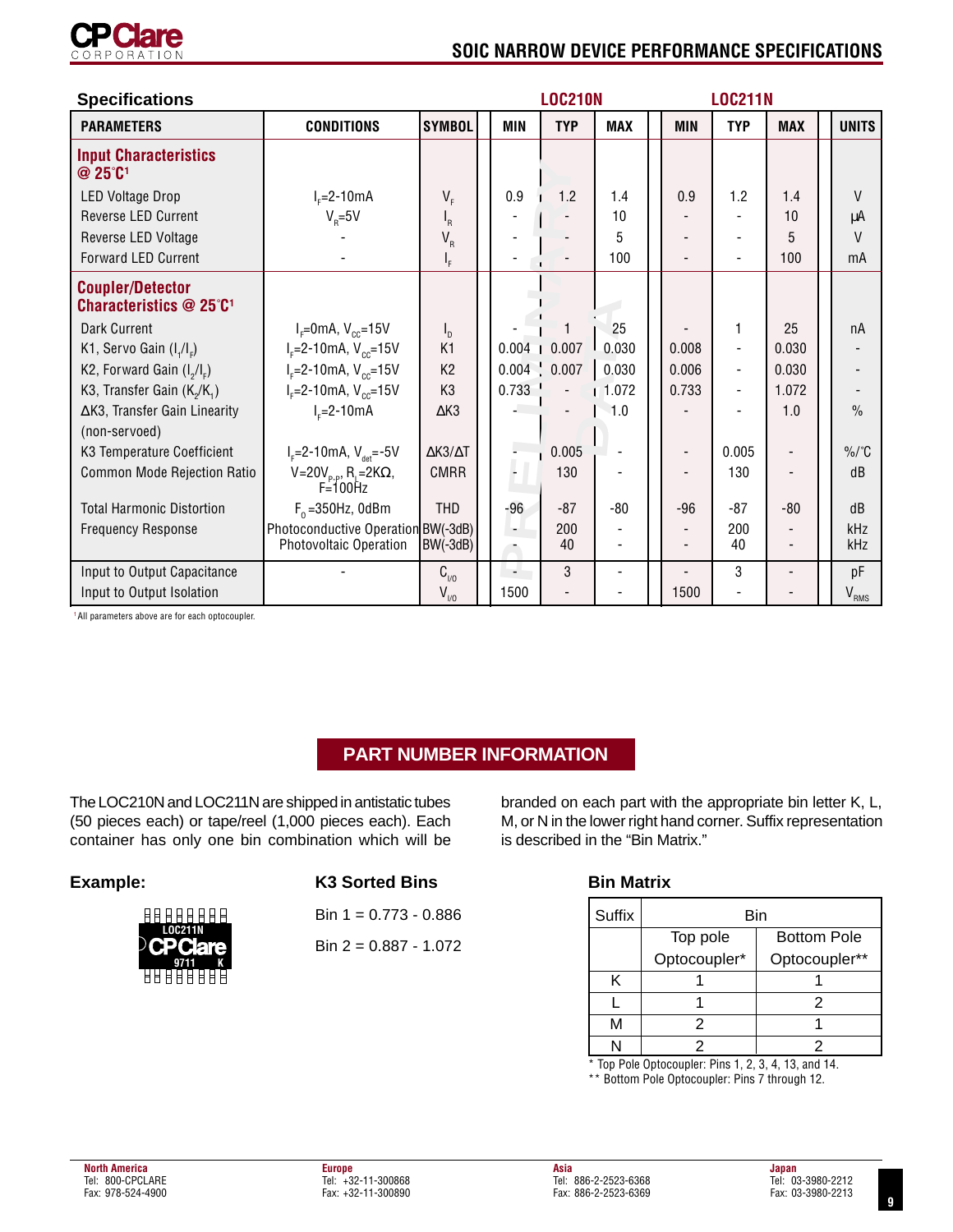

## **PACKAGE PINOUT**

## **LOC210N/LOC211N**



- 1. LED #1 Input
- 2. + LED #1 Input 3. Feedback Phototransistor #1 Collector
- 4. Feedback Phototransistor #1 Base
- 5. N/C
- 6. N/C
- 7. Phototransistor #2 Collector
- 8. Phototransistor #2 Base
- 9. Feedback Phototransistor #2 Base
- 10. Feedback Phototransistor #2 Collector
- 11. + LED #2 Input
	- 12. LED #2 Input
	- 13. Output Phototransistor #1 Base
	- 14. Output Phototransistor #1 Collector
	- 15. N/C 16. N/C

**EXAMPLE CIRCUIT**



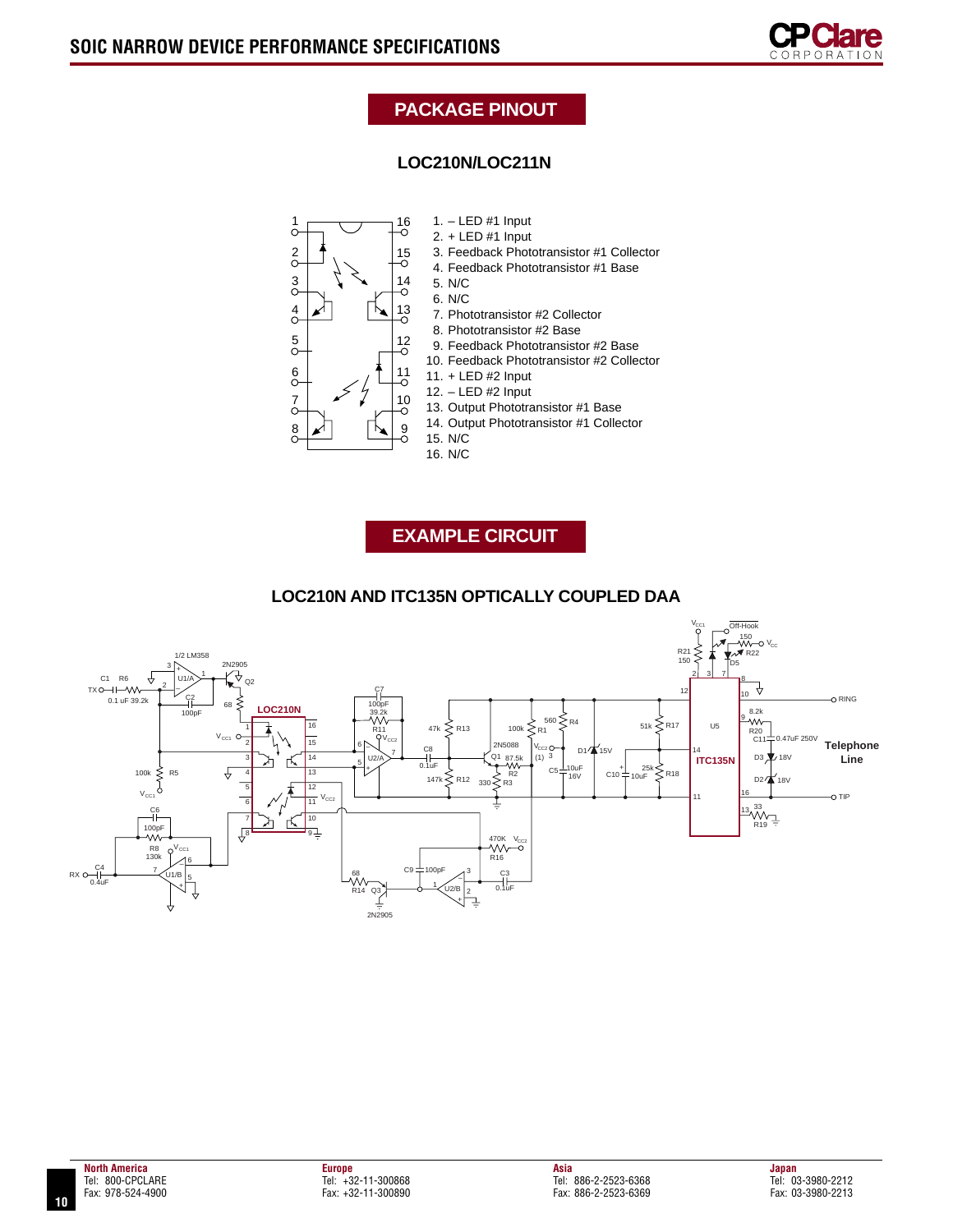

## **MECHANICAL DIMENSIONS**

### **8 PIN SOIC NARROW**



**DIMENSIONS** mm (Inches)

### **16 PIN SOIC NARROW**



### **TAPE AND REEL PACKAGING FOR 8 AND 16 PIN NARROW SOIC PACKAGE**